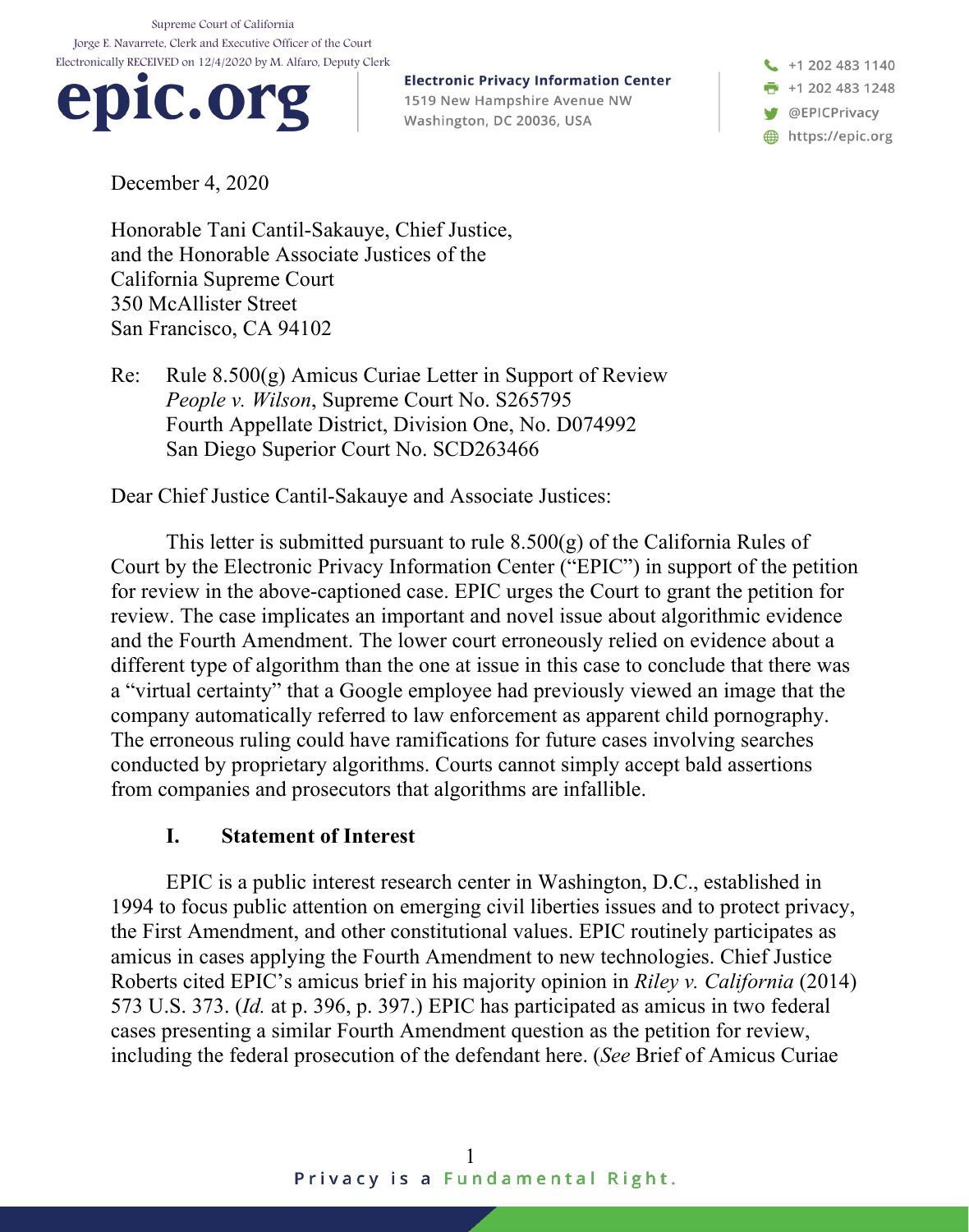EPIC, *United States v. Miller* (6th Cir. Dec. 3, 2020) No. 18-5578, 2020 WL 7074226; Brief of Amicus Curiae EPIC, *United States v. Wilson* (9th Cir. filed Mar. 28, 2019) No. 18-50440.) Our amicus brief in the federal *Wilson* case persuaded Judge Watford, who sat on the Ninth Circuit panel, to question the prosecution during oral argument about the dearth of the evidentiary record on the Google algorithm. The case is still pending.

## **II. The lower court erred in finding that, on the record before it, there was a "virtual certainty" that Google had previously viewed the images it automatically sent to authorities.**

The government may replicate a private search without first obtaining a warrant if there is a "virtual certainty" that the scope of the government search will not exceed that of the private search. (*United States v. Jacobsen* (1984) 466 U.S. 109, at p. 119.) The lower court found that such certainty existed in this case because the method Google uses to match images users upload to the service with images Google employees have previously identified as child pornography is "highly accurate." (Pet.'s Exhibit A ("Opn.") at p. 20 fn. 11). But the evidence the court relied upon does not support this conclusion. Google's declaration does not adequately describe how it matches images to each other, nor does it contain evidence that the method has a low false positive rate. Other authorities cited in the opinion are irrelevant to the type of algorithm Google uses to match images because they describe *file* hashing techniques that Google does not claim to use.

Google uses a proprietary algorithm to scan every file uploaded to its services. (1CT 196.) In line with its proprietary designation, Google has provided hardly any information about how its algorithm works. A Google employee's declaration is the only evidence in the record describing the algorithm. (*Ibid.*) Google says that each image added to its repository of apparent child pornography is assigned a "hash," or hash value, which is a "digital fingerprint." *(Ibid.)* Google also says that it assigns each image uploaded to its service a hash value and then compares the hash value of the uploaded image to the hash values in the repository for any matches. (*Ibid.*) A match indicates the presence of "duplicate images." (*Ibid.*)

Google does not say how its algorithm generates a hash value for an image. This is important because there are many different ways to produce a hash value for a piece of information, and most of these methods do not result in a unique hash value. A hash value is simply a sequence of letters and/or numbers. (Bruce Schneier (1996) *Applied Cryptography* p. 30.) A hash function can use any number of parameters to assign information—like a file, or a sequence of letters and numbers—to a hash value. (*Ibid.*) Programmers use hashing to authenticate information and to make searches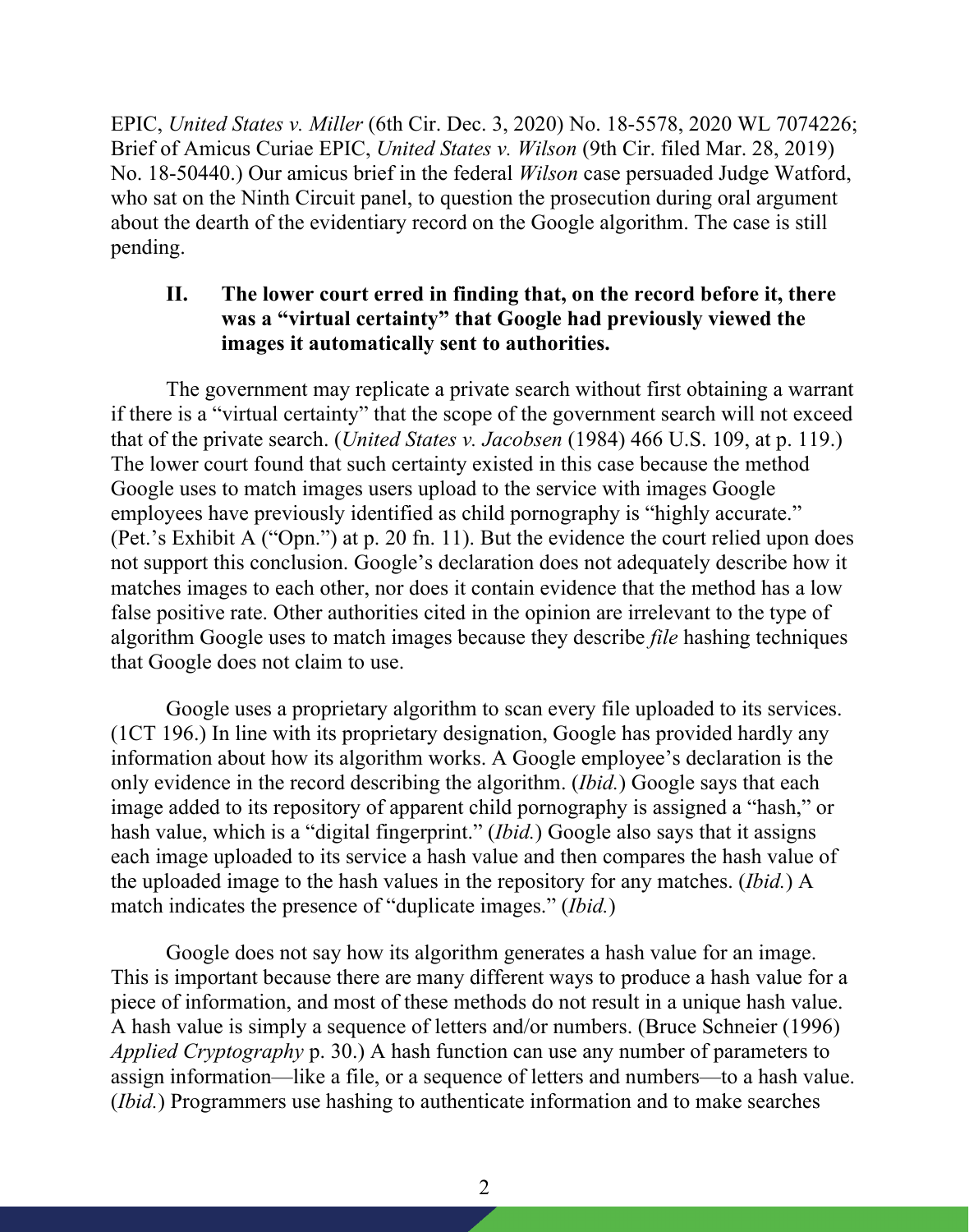faster. The most robust hash functions are used in cryptography to quickly and securely verify that two files are the same without having to directly compare each bit in each file. Cryptographic file hashing techniques produce a one-to-one correspondence between a file and a hash value; each file is assigned its own, unique hash value. (*Ibid.*) Changing one bit in a file will change the hash value for a file hashed using a cryptographic technique, which makes these hash values akin to a "fingerprint" for the file. (*Id.* at p. 30–31.) But not all hash functions assign unique hash values to files. Depending on the needs of the program, a programmer may design a hash function to assign many different files the same hash value. (*Id.* at p. 30.) In fact, hash functions are typically many-to-one, not one-to-one. (*Ibid.*)

Google does not claim to use any known cryptographic hashing method, like MD5<sup>1</sup>—and for good reason. Using a cryptographic hash function to hash apparent child pornography files would make it exceedingly easy for criminals to avoid detection—all they would have to do is change one bit of the file to prevent a match to the same exploitative content in the repository. Aware of this problem, Microsoft developed PhotoDNA to match *similar* images *even if the files are not identical*. (Microsoft, Digital Crimes Unit, *PhotoDNA* ("PhotoDNA Slides") at p. 4.<sup>2</sup>) Microsoft, unlike Google, has publicly released information about how its image matching algorithm works. PhotoDNA does more than just assign hash values to files; the algorithm converts the image to grayscale, resizes the image, divides it into squares, and then assigns the image a numerical value—the hash value—based on the shading in each square. Microsoft, *PhotoDNA & PhotoDNA Cloud Service*. <sup>3</sup> As a result, PhotoDNA does not produce a one-to-one correspondence between image files and hash values; instead, many image files have the same hash value. (PhotoDNA Slides at p. 4.) The two files could look essentially the same to the human eye, or they could be cropped differently (and thus reveal more or less information), or one could be tinted blue and the other not. (*See Id*. at p. 5.)

Like PhotoDNA, Google says that its algorithm matches images, not whole files. (1CT 196.) To match images contained in files with different cryptographic hash values, Google's algorithm must extract certain information from the file, possibly manipulate the information, and then assign a hash value to that information using some set of criteria. The Government has not provided evidence about any step of this

<sup>1</sup> *See* Ron Rivest, *The MD5 Message-Digest Algorithm RFC 1321* (Apr. 1992).  $\mathfrak{D}$ 

https://rm.coe.int/CoERMPublicCommonSearchServices/DisplayDCTMContent?docu mentId=09000016802f249e (last accessed Dec. 5, 2020).

<sup>3</sup> https://news.microsoft.com/uploads/2016/03/photoDNACloudServiceFS.pdf (last accessed Dec. 5, 2020).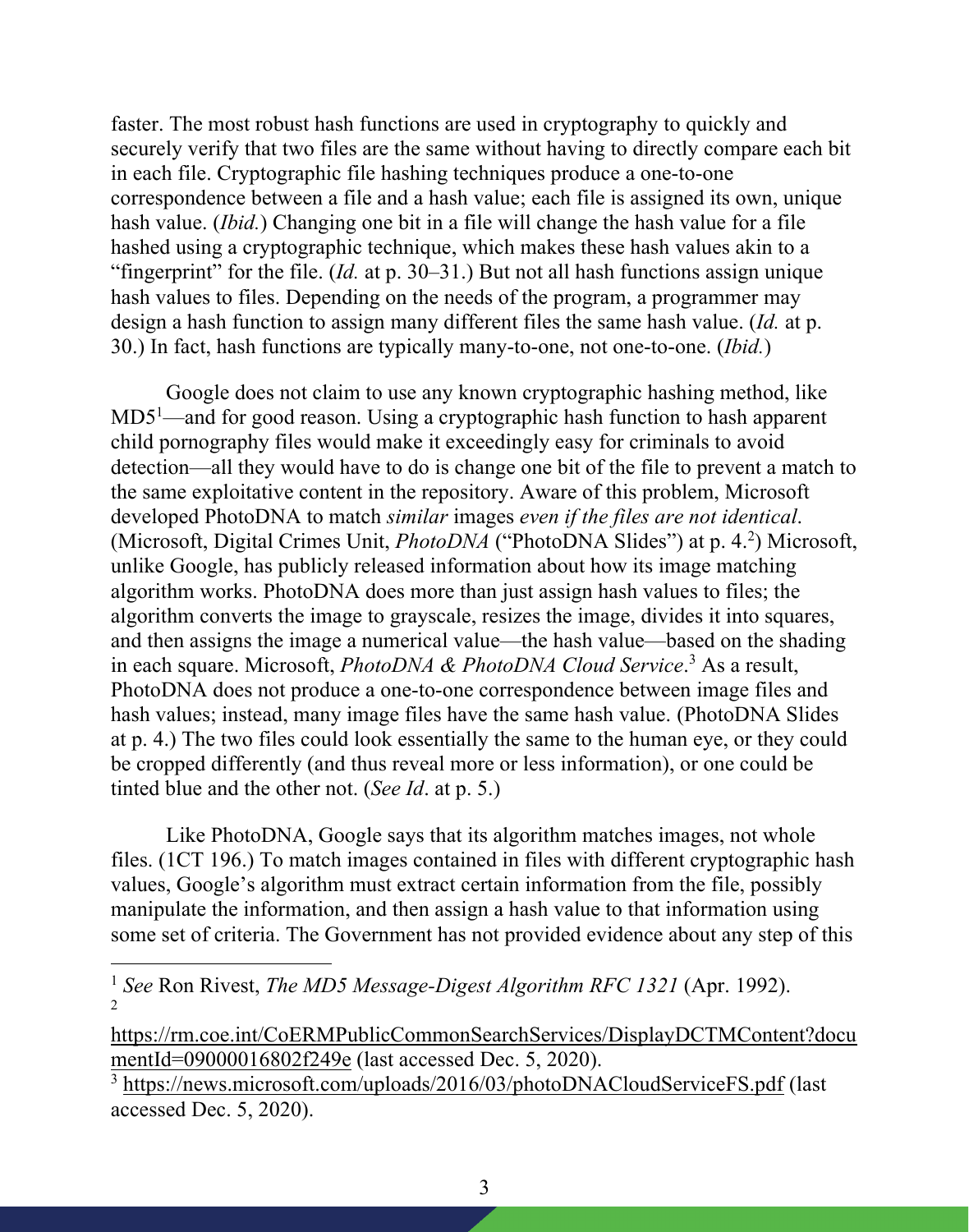process. Depending on the methods Google uses to assign images a hash value, and how different an image file can be from another image file and still have the same hash value, the image a Google employee previously viewed could look different than the image detected and automatically reported by its algorithm. Only after obtaining further information about the Google algorithm could the court determine whether the files are similar enough that a Google employee could be fairly said to have previously viewed the matched file. For instance, if Google crops images before calculating their hash values, two images with matching hash values could have very different backgrounds that reveal very different information.

Because Google does not use a cryptographic method to assign each file a unique hash value, it was improper for the lower court to rely on evidence about file hashing to make conclusions about the accuracy of Google's algorithm. (Opn. at p. 6) (citing the Salgado article for the assertion that Google's hashes are "unique to the computer file"); *Id.* at p. 20 fn. 11 (citing the Salgado article for the statement that "no two files will have matching values 'except a file that is identical, bit-for-bit.'")) The Salgado law review article describes cryptographic methods to hash *files* and nowhere mentions image matching techniques like the one Google and Microsoft use that assign many different files to the same hash value. (Richard P. Salgado (2005) *Fourth Amendment Search and the Power of the Hash*, 119 Harv. L. Rev. 38.) Several other courts have erroneously relied on this article to conclude that image matching techniques that use hashing are the same as cryptographic file hashing techniques. (*See* Opn. at p. 20 fn. 11 (citing *United States v. Reddick* (5th Cir. 2018) 900 F.3d 636 for the conclusion that courts describe hash matching as "a highly accurate technology.") But these courts were mistaken, and the lower court erred in relying on them. Similarly, the lower court's reliance on a Department of Homeland Security agent's description of cryptographic file hashing techniques in general, and the MD5 method in particular, are irrelevant because Google does not use the MD5 hash function or any other cryptographic hash function. (See Opn. at p. 10 (quoting the agent for various assertions about the accuracy of *file* hashing using cryptographic techniques, including a "commonly-used hash value algorithm," MD5)). The Government must present evidence about *Google's* algorithm, not other, unrelated hashing methods.

The only evidence the Government has presented about the Google algorithm's accuracy is Google's assertion that their method produces a "digital fingerprint" for each image. (1CT 196.) But an analogy to another forensic method does not prove an algorithm's accuracy. The Government must present evidence about the algorithm's error rate and tolerance for differences in images to demonstrate that an employee had previously viewed the image with a "virtual certainty."

4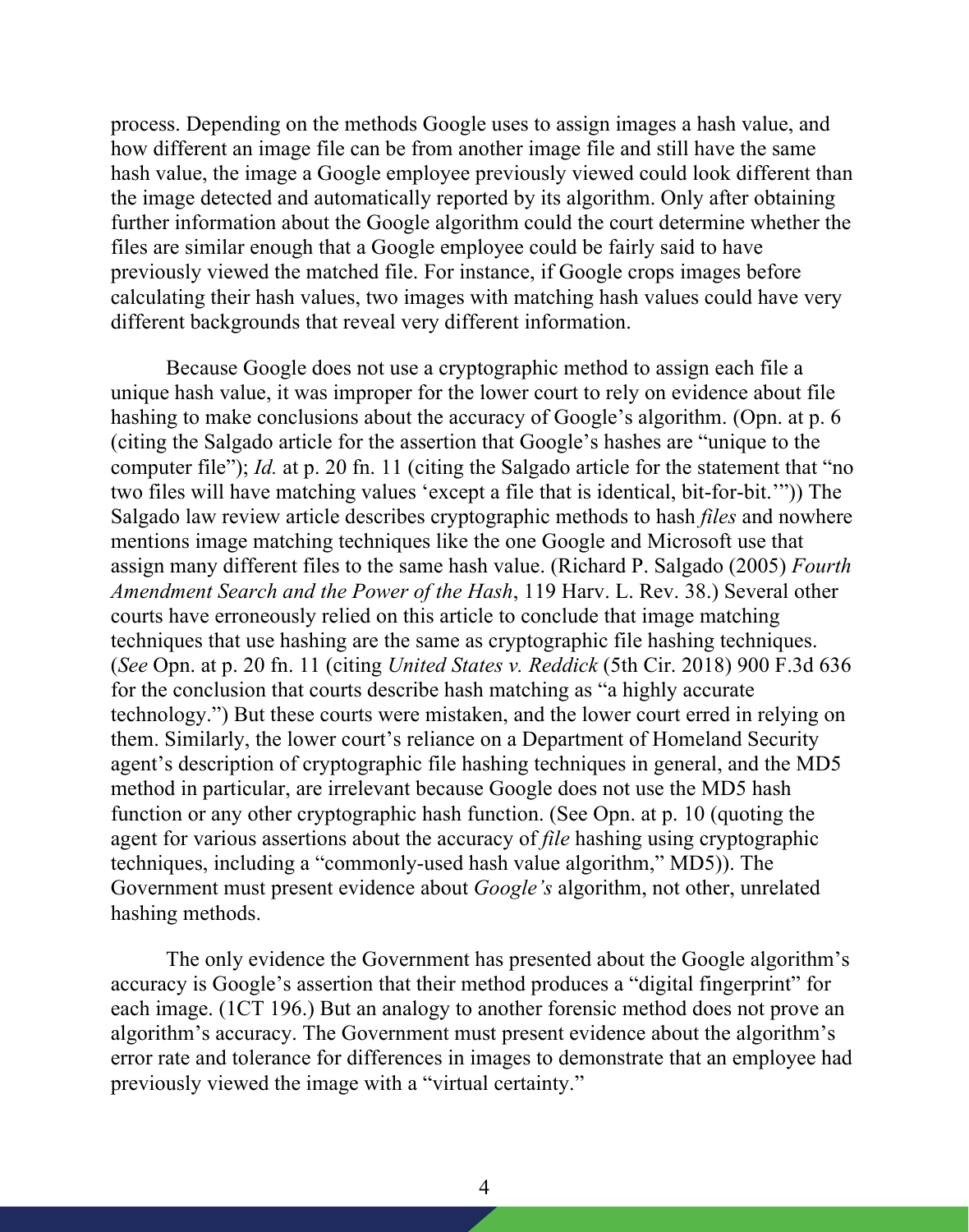Without evidence of the algorithm's accuracy, the hash value is little more than a label. (*See Walter v. United States* (1980) 447 U.S. 649.) A label is not a reliable indicator of the contents of a container because anyone can label a container whatever they like. A hash function, in its most basic form, simply assigns a label to information using whatever criteria a programmer likes. The labels in *Walter* were not enough to justify a search of the contents of the film canisters because the private party had not previously viewed the films themselves and the labels only allowed the Government to draw inferences about the content of the films. (*Id.* at 657). Similarly, the reliability of a hash value match depends entirely on the accuracy and tolerance for difference of the underlying algorithm. If the algorithm has a significant false positive rate or matches images that have different background content, the match may be no better an indication of the contents of the file than the film canister labels in *Walter*. Without knowing more about how Google's algorithm works, the only conclusion that can be drawn from a hash value match between two images is that Google *may* have previously viewed the image and identified it as apparent child pornography. To conclude that Google *has* viewed the image with a "virtual certainty," the Government must provide more information about Google's algorithm than is currently in the record.

Accordingly, we ask this Court to grant review and decide the Fourth Amendment question presented in the petition.

Respectfully submitted,

/s/ Alan Butler Alan Butler (State Bar No. 281291) Interim Executive Director Electronic Privacy Information Center 1519 New Hampshire Avenue NW Washington, D.C. 20003 (202) 483-1140 butler@epic.org